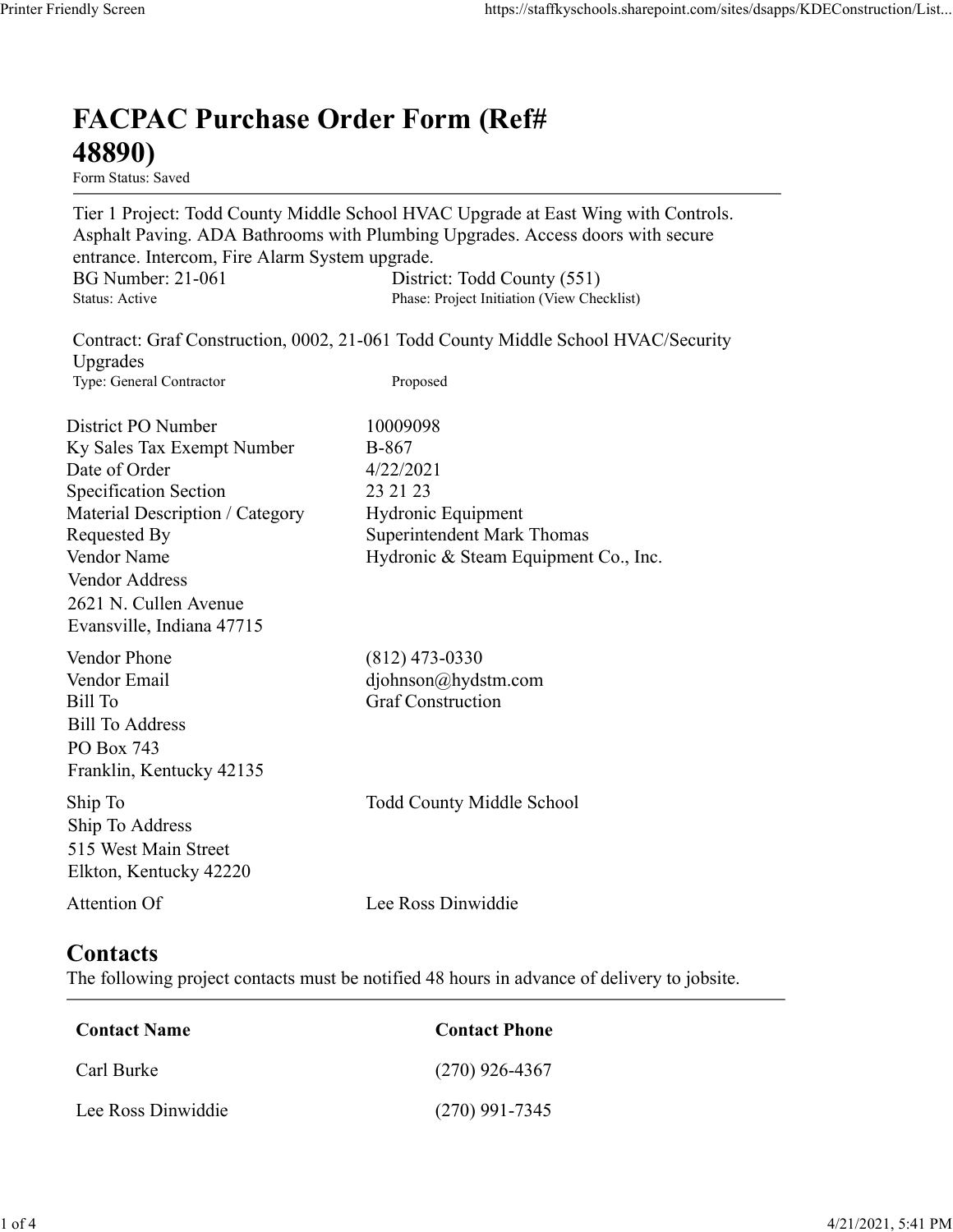## **Materials**

| endly Screen                                                                                                                                                                                                               |                              |              | https://staffkyschools.sharepoint.com/sites/dsapps/KDEConstruction/List |              |
|----------------------------------------------------------------------------------------------------------------------------------------------------------------------------------------------------------------------------|------------------------------|--------------|-------------------------------------------------------------------------|--------------|
|                                                                                                                                                                                                                            |                              |              |                                                                         |              |
| <b>Materials</b><br>Furnish the necessary materials to complete the following bid package(s) / specification<br>section(s) in its entirety. All materials shall be in accordance with the requirements of the<br>Contract. |                              |              |                                                                         |              |
| <b>Item Description</b>                                                                                                                                                                                                    | <b>Item</b><br><b>Number</b> | Quantity     | <b>Unit Price</b>                                                       | <b>Total</b> |
| Hydronic Equipment                                                                                                                                                                                                         | $\mathbf{1}$                 | $\mathbf{1}$ | \$20,232.00                                                             | \$20,232.00  |
|                                                                                                                                                                                                                            |                              |              | Purchase Order Total:                                                   | \$20,232.00  |
| <b>Authorization</b>                                                                                                                                                                                                       |                              |              |                                                                         |              |
| <b>Owner Authorization Date</b>                                                                                                                                                                                            | 4/22/2021<br>4/22/2021       |              |                                                                         |              |
| Vendor Authorization Date                                                                                                                                                                                                  |                              |              |                                                                         |              |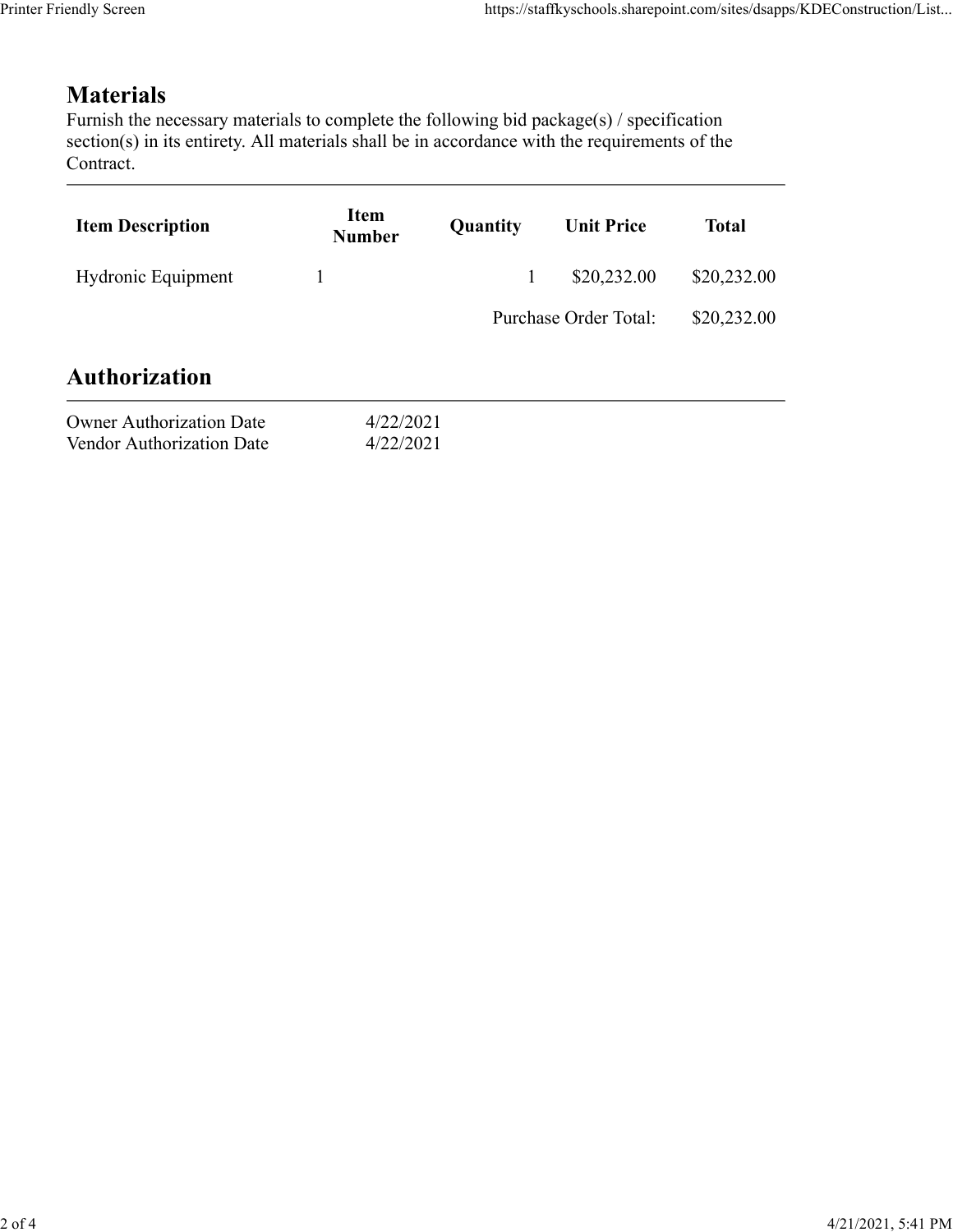| Printer Friendly Screen                                                                                                                                                                                                                                                                                                                                                                                                                               | https://staffkyschools.sharepoint.com/sites/dsapps/KDEConstruction/List |
|-------------------------------------------------------------------------------------------------------------------------------------------------------------------------------------------------------------------------------------------------------------------------------------------------------------------------------------------------------------------------------------------------------------------------------------------------------|-------------------------------------------------------------------------|
| <b>Purchase Order Signature Page (Online Form Ref# 48890)</b>                                                                                                                                                                                                                                                                                                                                                                                         |                                                                         |
|                                                                                                                                                                                                                                                                                                                                                                                                                                                       |                                                                         |
| Vendor                                                                                                                                                                                                                                                                                                                                                                                                                                                | Date                                                                    |
| Owner                                                                                                                                                                                                                                                                                                                                                                                                                                                 | Date                                                                    |
| <b>Terms and Conditions</b>                                                                                                                                                                                                                                                                                                                                                                                                                           |                                                                         |
| 1. Drawings, catalogs, cut sheets, or samples shall be submitted for approval.<br>2. All invoices shall be sent to the contractor/subcontractor designated on the purchase<br>order for approval. No invoices shall be sent directly to the Board of Education<br>(Owner) for payment.<br>3. All invoices shall reference the purchase order number.                                                                                                  |                                                                         |
| 4. No change in, modification of, or revision of this order shall be valid unless in writing<br>and signed by the Owner.<br>5. Vendor agrees to observe and comply with all applicable federal, state and locals laws,                                                                                                                                                                                                                                |                                                                         |
| rules, ordinances and regulations in performance of this order.<br>6. Vendor shall not assign this order or any right hereunder without first having obtained<br>the written consent of the Owner.<br>7. Deliveries are to be made in accordance with the Owner's schedule, as directed by the<br>General Contractor (GC), Construction Manager (CM) or Qualified Provider (QP).                                                                      |                                                                         |
| 8. The Owner may cancel this purchase order in whole or in part in the event that the<br>vendor fails or refuses to deliver any of the items purchased, within the time provided,<br>or otherwise violates any of the conditions of this purchase order, or if it becomes<br>evident that the vendor is not providing materials in accordance with the specifications<br>or with such diligence as to permit delivery on or before the delivery date. |                                                                         |
| 9. The vendor agrees to deliver the items to the supplied hereunder free and clear of all<br>liens, encumbrances and claims.<br>10. If any of the goods covered under this purchase order are found to be defective in<br>material or workmanship, or otherwise not in conformity with the requirements of this<br>order, the Owner, in addition to the other rights which it may have under warranty or                                              |                                                                         |
| otherwise, shall have the right to reject the same or require that such articles or                                                                                                                                                                                                                                                                                                                                                                   |                                                                         |